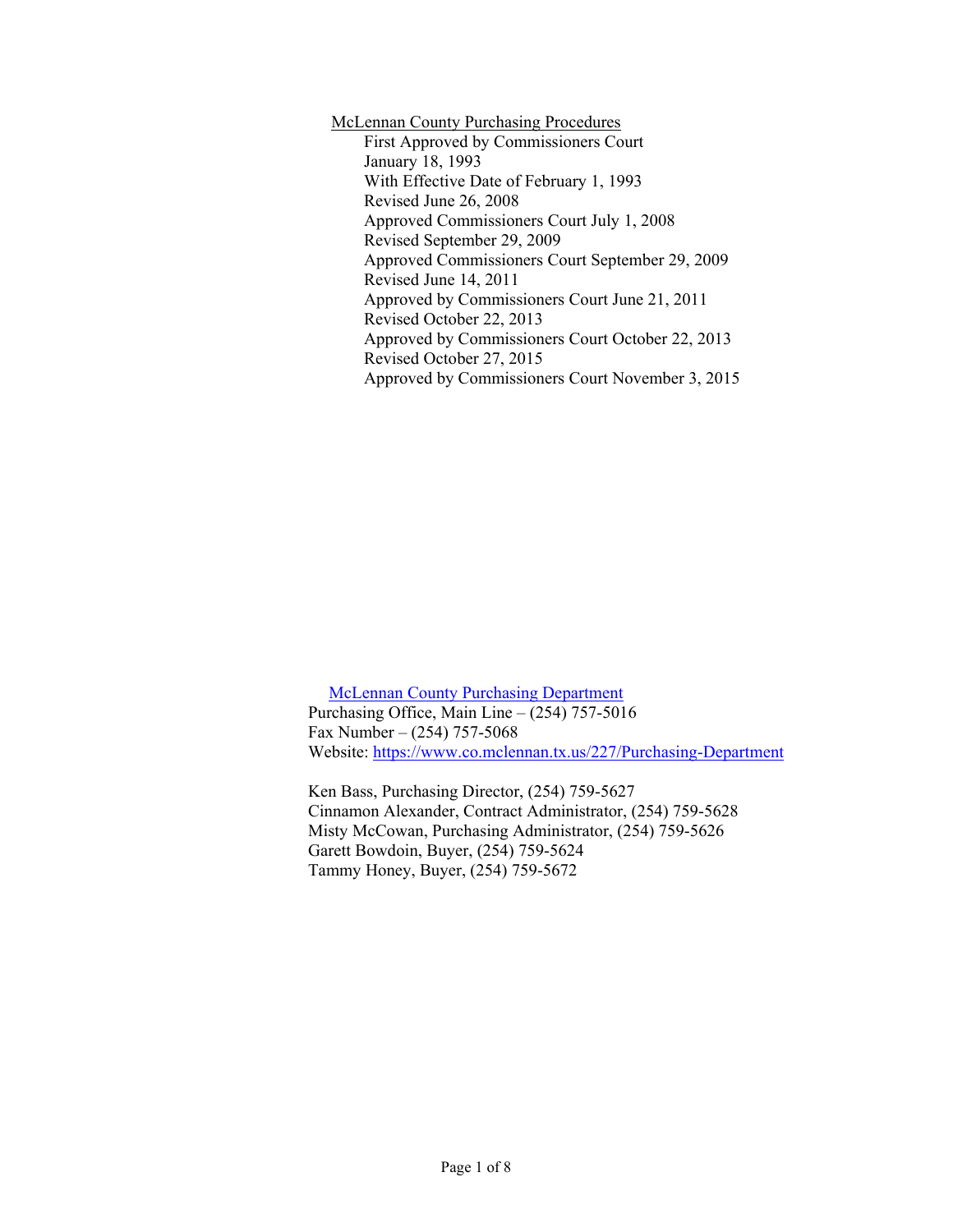# McLennan County Purchasing Policies and Procedures

It is McLennan County's Purchasing Policy to purchase all materials, supplies and equipment for use by all departments comprising the County government in accordance with all applicable state statutes as set out in Local Government Code, Vernon's Annotated.

In the event that there is a conflict between this policy and the statutes as set out in Local Government Code, Vernon's Annotated, the statutes as set out in Local Government Code, Vernon's Annotated applies.

Purchasing Agent Duties: The County Purchasing Agent shall purchase or provide for the purchasing of all supplies, materials, and equipment required or used, and contract for all repairs to property used, by the County or subdivision, officer, or employee of the County, except purchases and contracts required by law to be made on competitive procurement procedure. Without authorization, a person other than the County Purchasing Agent may not make the purchase of the supplies, materials, or equipment or make the contract for repairs. The County Purchasing Agent shall supervise all purchases made on competitive procurement procedure and shall see that all purchased supplies, materials and equipment are delivered to the proper County officer or department in accordance with the purchase contract.

To prevent unnecessary purchases, the County Purchasing Agent shall transfer County supplies, materials and equipment from subdivision, department, officer, or employee of the County that are not needed or used to another subdivision, department, officer, or employee requiring the supplies or materials or the use of the equipment.

The Purchasing Agent shall dispose of all excess, obsolete or unserviceable supplies, equipment, or materials as provided by statute.

Cooperative Purchase: The Purchasing Agent will research possible available state contracts and/or local cooperative organization agreements for existing contracts for the purchase of one or more items exceeding an expenditure amount greater than **\$50,000**. If it is in the best interest of the County to do so, the County will participate in such existing contracts.

Procurement Procedure Process: If a state contract and/or local cooperative organization agreement does not exist, the Commissioners Court of McLennan County must comply with the competitive bidding, alternate competitive proposal or alternate multi-step competitive proposal procedure before the purchase of one or more items exceeding an expenditure amount greater than \$50,000 can be made. A Request for Qualifications may be used in the selection of Professional and Consulting Services. All bids or proposals must be sealed.

Departmental Review: Before bids are mailed to the vendors, the requesting department must review the bid approving the specifications.

Awarding of Contract: The Purchasing Agent shall present all responses from bids to the Commissioners Court for opening. The Commissioners Court shall 1) award the contract to the responsible bidder who submits the lowest and best bid, 2) reject all bids and cause a new notice to be published, or 3) defer the bids for further analysis. Also, if one bid is received, Commissioners Court may elect to reject the bid.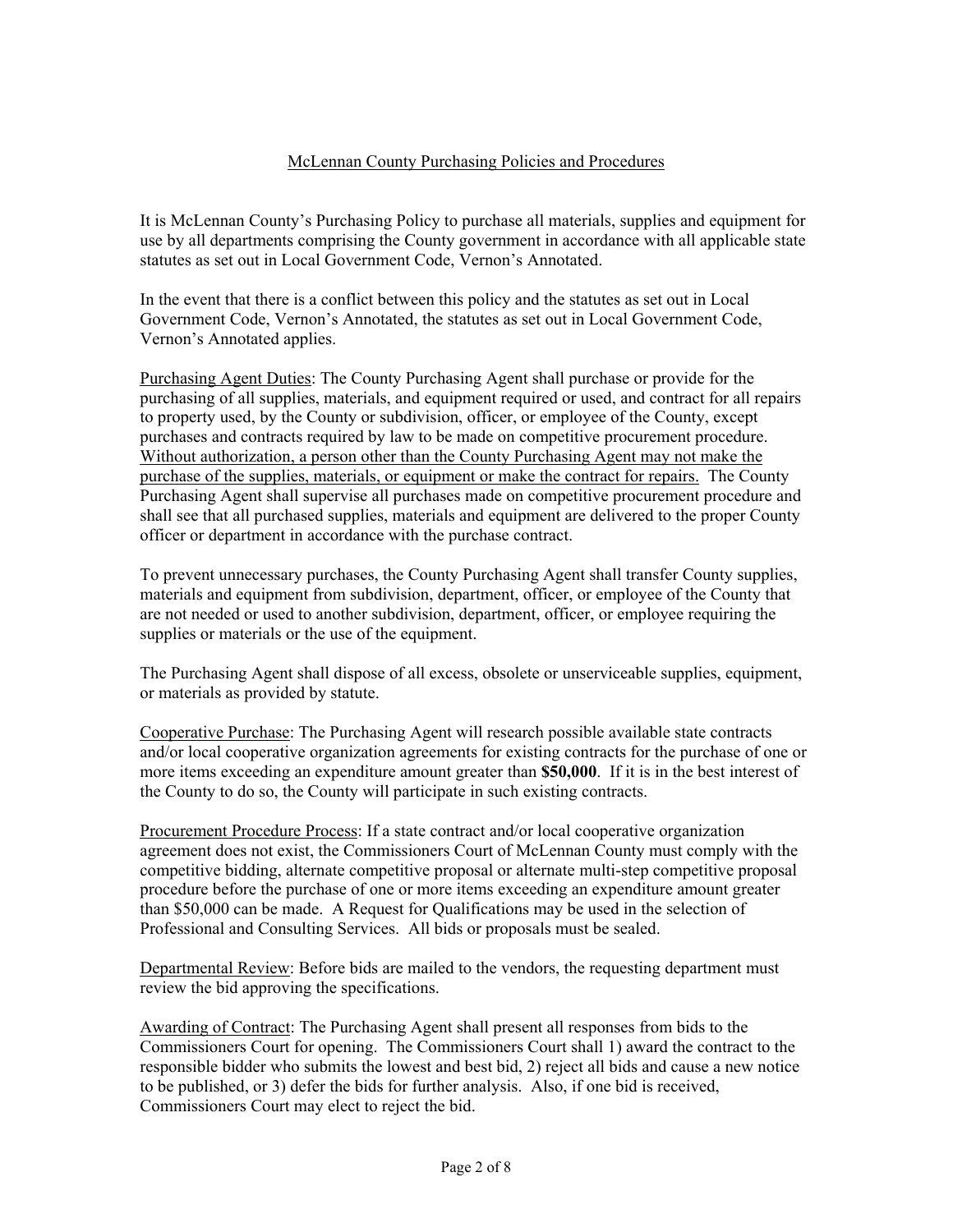A contract may be awarded to a bidder who is not the lowest dollar bidder, if before awarded, each lower bidder is given notice of the proposal award and is given an opportunity to appear before the Commissioners Court.

# Purchasing Process

A requisition is required on or before a Purchase Order is issued unless an emergency is declared. A requisition is issued by the Department and should contain a minimum of the following information: a description of the items to be purchased, a quantity (if known), a price and/or overall price total (if necessary, an estimated amount (an estimated amount that should be a close approximation) on the amount to actually be spent, if the amount is underestimated by a large amount, the purchase may be submitted to Court for ratification), a vendor and an accounting line to charge the goods and/or services.

- 1. All office supplies are to be bought by the Purchasing Department. Requisitions need to be sent or faxed to Purchasing by 10:00 a.m. and then Purchasing will group all the requisitions to make one large buy. Any requisition received after 10:00 a.m. will be purchased the next day.
- 2. Purchases \$4,999 and under: May receive verbal quotes when deemed economically appropriate and is in the County's best interest to do so. Purchase does not require prior approval of the Commissioners Court. Departments must send a requisition to the Purchasing Department to initiate a purchase.
- 3. Purchases Between \$5,000 and **\$49,999**: Will receive a minimum of three informal written quotes when deemed economically appropriate and is in the County's best interest to do so. Purchase must have prior approval of the Commissioners Court.
- 4. The Purchasing Agent has the authority to deviate from the policy for purchases under **\$50,000** if it is in the best interest of McLennan County and if it will facilitate specific County operations.
- 5. Formal Sealed Bids Required Over Fifty Thousand Dollars **\$50,000**: The Purchasing Agent shall initiate the required sealed bid process as outlined in this document. Specification approval, adjustment, bid opening, bid award and notification shall be accomplished in strict compliance with Local Government Code sections 262.025 and 262.030 as revised.
- 6. Purchasing Requisition: Purchases made for County Departments by the Purchasing Department are initiated by a requisition. In the past, this requisition has been a paper requisition filled out by the department stating their requirements, informing purchasing of the correct account from which the money should be expended, and a signature from the department granting the purchasing department authority to expend the money from that department's budget. With the advent of the new financial system (Tyler Munis), County Departments will be expected to enter a requisition on-line. The on-line requisition is the preferred method of notification to the Purchasing Department that there is a requirement that must be met with a Purchase Order. The paper requisition may still be used for items that do not require a Purchase Order. Purchasing will review purchase requisitions to ensure that the correct budget accounts are being charged. Whether created on-line or in writing, it is the responsibility of the requesting department to ensure there are enough funds in the departmental budget to cover the purchase. If there are not enough funds to cover the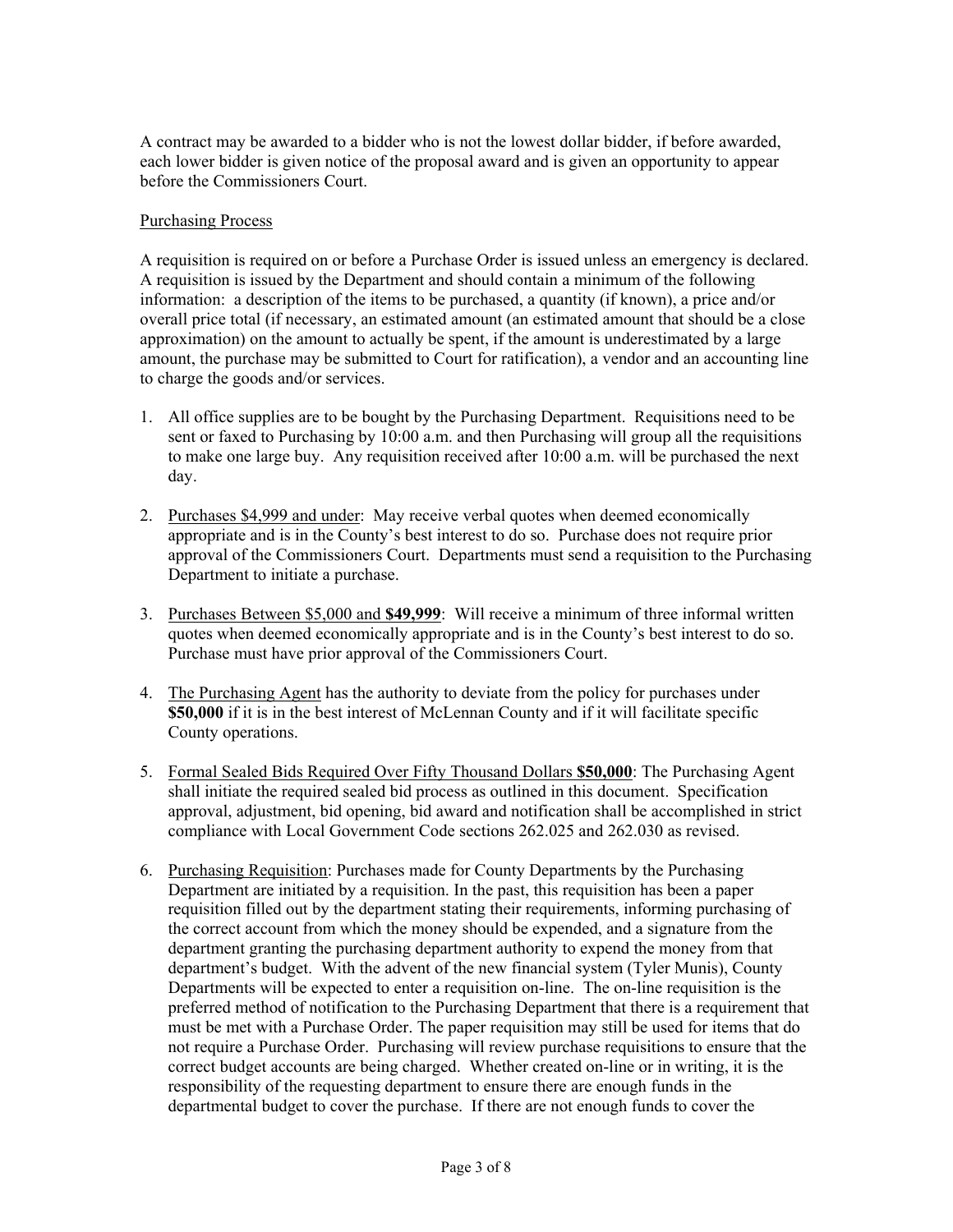purchase, the requesting department will work with budget to correct the failure. The term requisition will refer to the written or on-line requisition depending on the availability to the department. To ensure fairness and equal opportunity to all vendors, any demonstration of equipment must be scheduled through the Purchasing Department. Emergency requirements are covered elsewhere in this document.

- 7. Specifications: When practicable, the Purchasing Agent shall maintain standard specifications for budgeted items and supplies of recurring nature. Specifications must be written to provide vendors an equal opportunity to submit quotations on the merchandise. All approved specifications shall be adhered to when making purchases on requisitions from the various departments of the County. The original of the approved standard specifications shall be kept on file in the office of the Purchasing Agent for public inspection and use. If no standard specifications exist for an item, the department shall develop draft plans and specifications. The Purchasing Agent shall make no purchase unless the plans and specifications for the article, service or thing to be purchased have been approved as provided in this policy. If changes must be made to the plans and specifications subsequent to the request for bids, the Purchasing Agent shall immediately notify all prospective bidders by telephone and provide written follow up information of the change.
- 9. Purchase Order: **The Purchasing Agent will issue a Purchase Order from the requisition only after the information provided has been verified, proper procedure has been followed and a vendor has been selected.** The Purchasing Agent reserves the right to select the vendor for any purchase. The Purchasing Agent at the request of the department will place the order for the department or provide the Purchase Order to the department to place the order. A copy of the Purchase Order will be faxed to the Department upon request. **Note: No changes should be made to the Purchase Order without notifying the Purchasing Department. Some notable changes would be the pricing, the vendor, or the departmental account.**

Blanket Purchase Order. A Blanket Purchase Order may be issued by the Purchasing Department for orders where an exact quantity or an exact cost total may not be known. The orders are generally limited by time (preferably no more than a week). The Department will issue a requisition with the required information. The only difference is that the requisition should include an estimate for the total cost to be incurred against the Purchase for the week it is in effect. An example is for Road Materials, a Blanket Order may be issued for a certain road material for a total usage or total cost amount estimated for the week, when the invoices come in the Purchase Order will be processed to reflect the actual purchases. Another example is Hardware, a Blanket Order may be issued to a local Hardware store for a weeks time. The Blanket Order is issued for an estimated total dollar amount. When the invoices come in the Purchase Order is resolved to reflect the actual purchases.

10. Receiving: On receipt of materials or services, the department receiving the goods shall complete an on-line receiver. If the department does not have on-line capabilities, the department will sign a copy of the Purchase Order stating that the goods are services are complete. This copy of the Purchase Order will act as a written receiver and should be sent to the Auditor's Office. The receiver shall be reviewed by the County Auditor's Office after the goods or services are received for verification and/or payment to the vendor.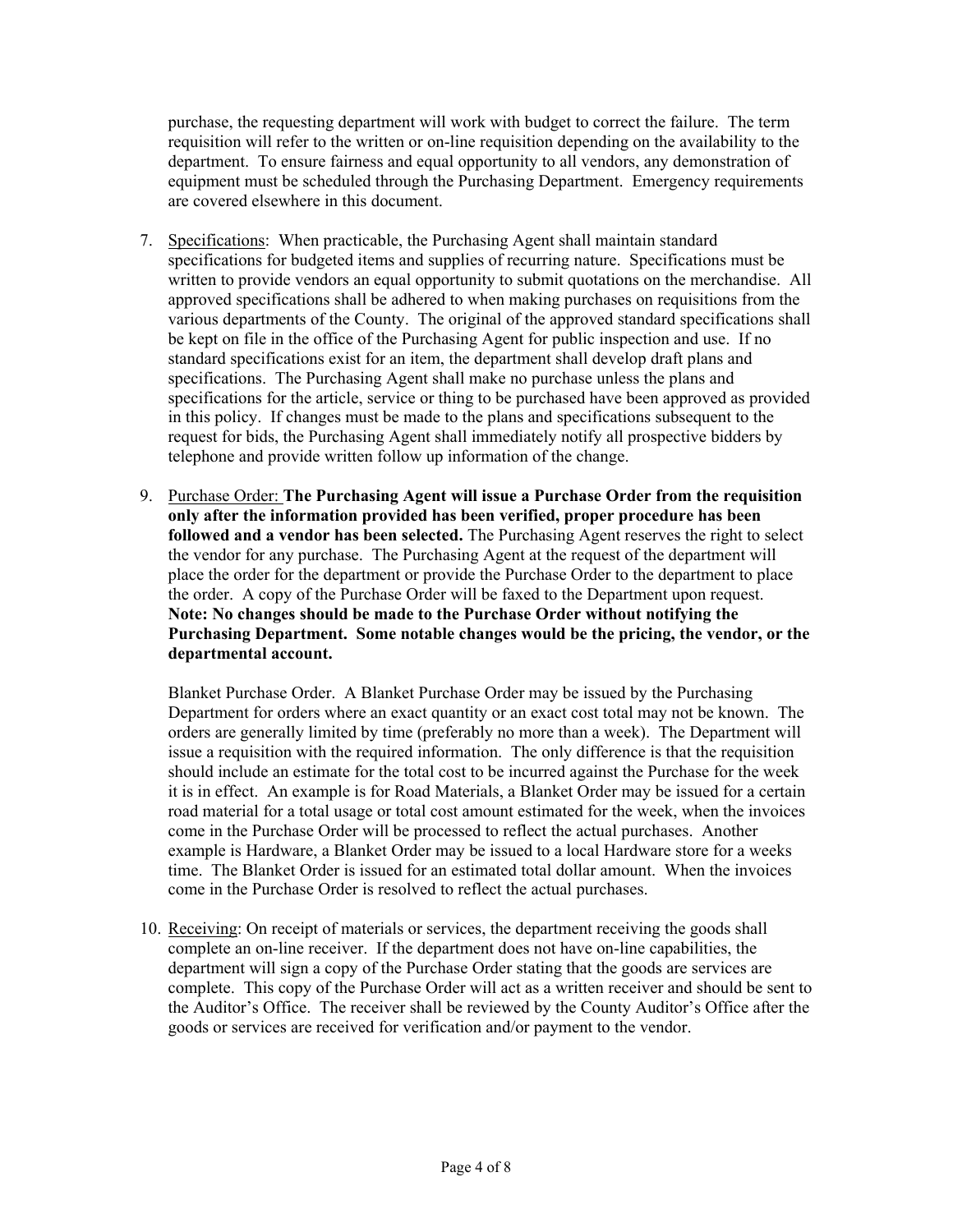11. Invoices: Vendors should mail invoices directly to:

McLennan County Auditors 214 North  $4<sup>th</sup>$  Street, Suite 100 Waco, Texas, 76701-1366

If sent to a Department, the Department should never delay forwarding an invoice to the County Auditor's Office.

- 12. Request for Proposals: Competitive proposal purchasing may be used in the procurement of insurance and high technology items. In addition the method may be used to purchase other items when the county official who makes purchases for the county determines, with the consent of the commissioner's court, that it is in the best interest of the county to make a request for proposals. Consulting and Professional services may be obtained on a negotiated basis with the discretionary approval of the Commissioners Court, however, the County of McLennan encourages the use of a Request for Proposal either single step or multi-step to provide competition among vendors and fair evaluation of services provided. Or in the case of professional services such as Architectural, Engineering or Surveying, a Request for Qualifications that compares demonstrated competence and qualifications before a fair and reasonable price is negotiated.
- 13. Emergency Purchases: A department head, elected official or designee may make a necessary emergency purchase and shall report the same in writing to the Purchasing Agent. The report must contain a definite statement of the occasion and reasons for such an emergency. An emergency is considered to be:
	- 1) An item that is purchased in a case of public calamity, it is necessary to make the purchase promptly to relieve the necessity of citizens or to preserve the property of the County;
	- 2) An item necessary to preserve or protect the public health or safety of the residents of the County; or
	- 3) An item necessary because of unforeseen damage to public property.

Note: the above information on Emergency Purchases are based on statute, we have broadened the definition of an Emergency Purchase to include situations that cost the County money by not being taken care of immediately. An example would be having a piece of equipment down that needs a part to continue a scheduled job.

Should an emergency arise during normal hours in a department requiring the immediate purchase of an article, service or thing involving an expenditure of **\$50,000** or less, and not to be made from bond funds, the department head, elected official or designee shall immediately report the emergency to the Purchasing Agent. The Purchasing Agent may immediately solicit quotes by telephone or otherwise and award such order to the lowest and best quote for immediate delivery. After such emergency purchase is made, the department head, elected official or designee requesting same shall file the usual requisition confirming the request. All such purchases shall be confirmed by the issuance of a purchase order.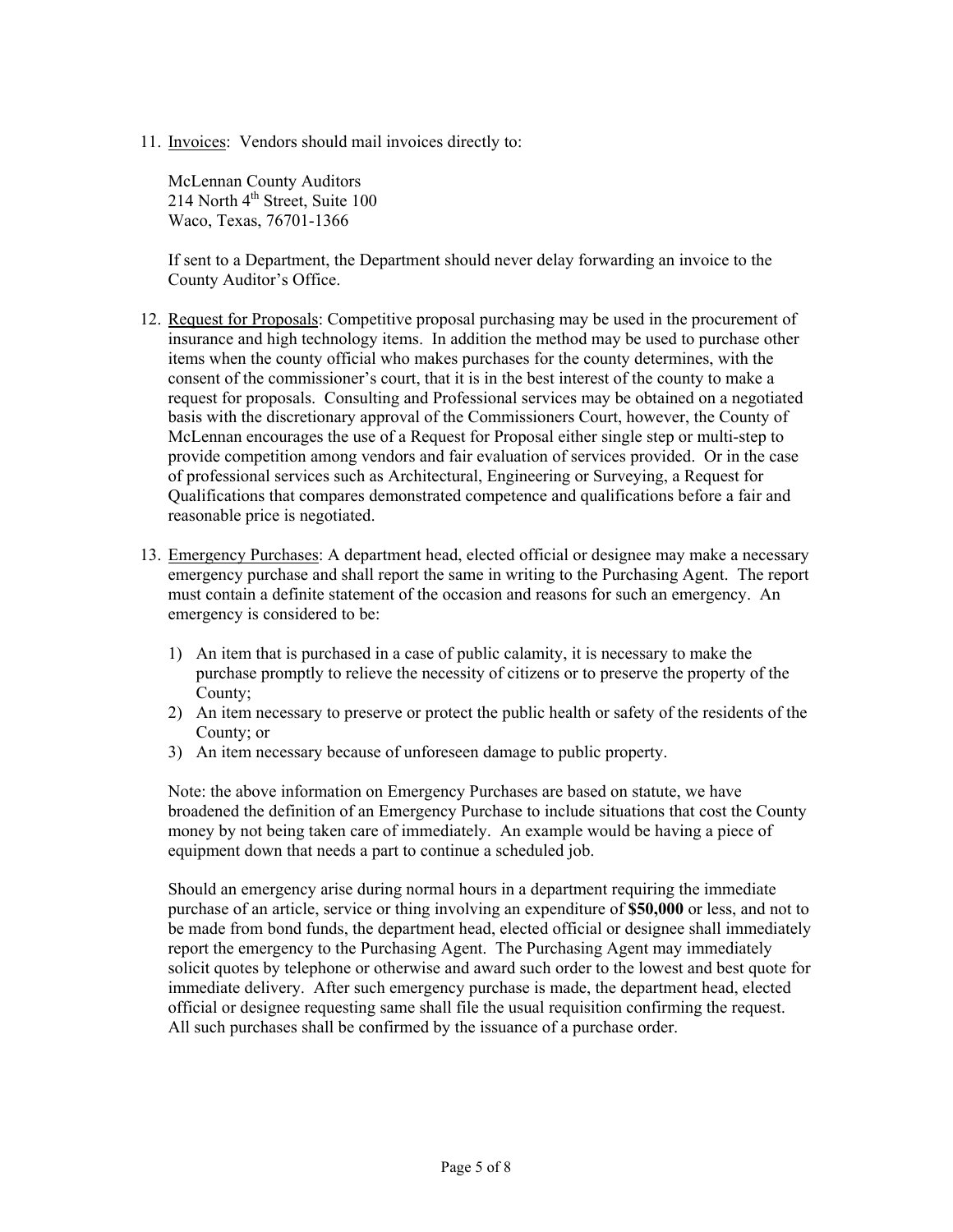14. Grants: County will follow the terms of the grant for the procurement, through written or verbal instruction, of goods and services related to the grant. If procurement terms are not provided or are not clear, County will follow the more stringent of Federal, State or County statutes.

#### 15. Bonding:

**Bid bonds** will not be required for contracts that are less than \$100,000. Bid Bonds will not be required from any bidder or proponent whose rates are subject to regulation by a state agency.

If the Purchasing Agent decides that a bid bond is required for a particular contract, the invitation for bids or request for proposals will state a bid bond in the amount of 5% of the contract price is required and that it must be executed by a surety company authorized to do business in Texas.

**Payment Bonds** will not be required for contracts that are less than \$25,000.

If the Purchasing Agent decides that a payment bond is required for a particular contract, the invitation for bids or request for proposals will state a payment bond in the full amount of the contract price is required and that it must be executed by a surety company authorized to do business in Texas before the contractor commences work and within 30 days after the contract award is sent to the contractor.

**Performance bonds** will not be required for contracts that are less than \$50,000. Performance Bonds will not be required from any bidder or proponent whose rates are subject to regulation by a state agency.

If the Purchasing Agent decides that a performance bond is required for a particular contract, the invitation for bids or request for proposals will state a performance bond in the full amount of the contract price is required and that it must be executed by a surety company authorized to do business in Texas before the contractor commences work and within 30 days after the contract award is sent to the contractor.

#### 16. Conflict of Interest

**Conflict Disclosure Statement**: The Local Government Code creates a filing requirement for a local government officer to disclose, employment or other business relationship and/or any gifts accepted by the local government officer or a family member with an aggregate value of \$250 from an entity doing business with the County is seeking to do business.

**Conflict Disclosure Questionnaire**: A vendor or other person who contracts or seeks to contract for the sale or purchase of property, goods, or services with a local government entity, or is an agent of a vendor or person who is seeking to contract with the county must file a Conflict Disclosure Questionnaire within 7 business days of:

- Beginning contract discussions or negotiations
- Or submitting an application, response to a request for proposal or bid,
- Or other communication related to a potential contract.
- Failure to file a questionnaire is a class C misdemeanor.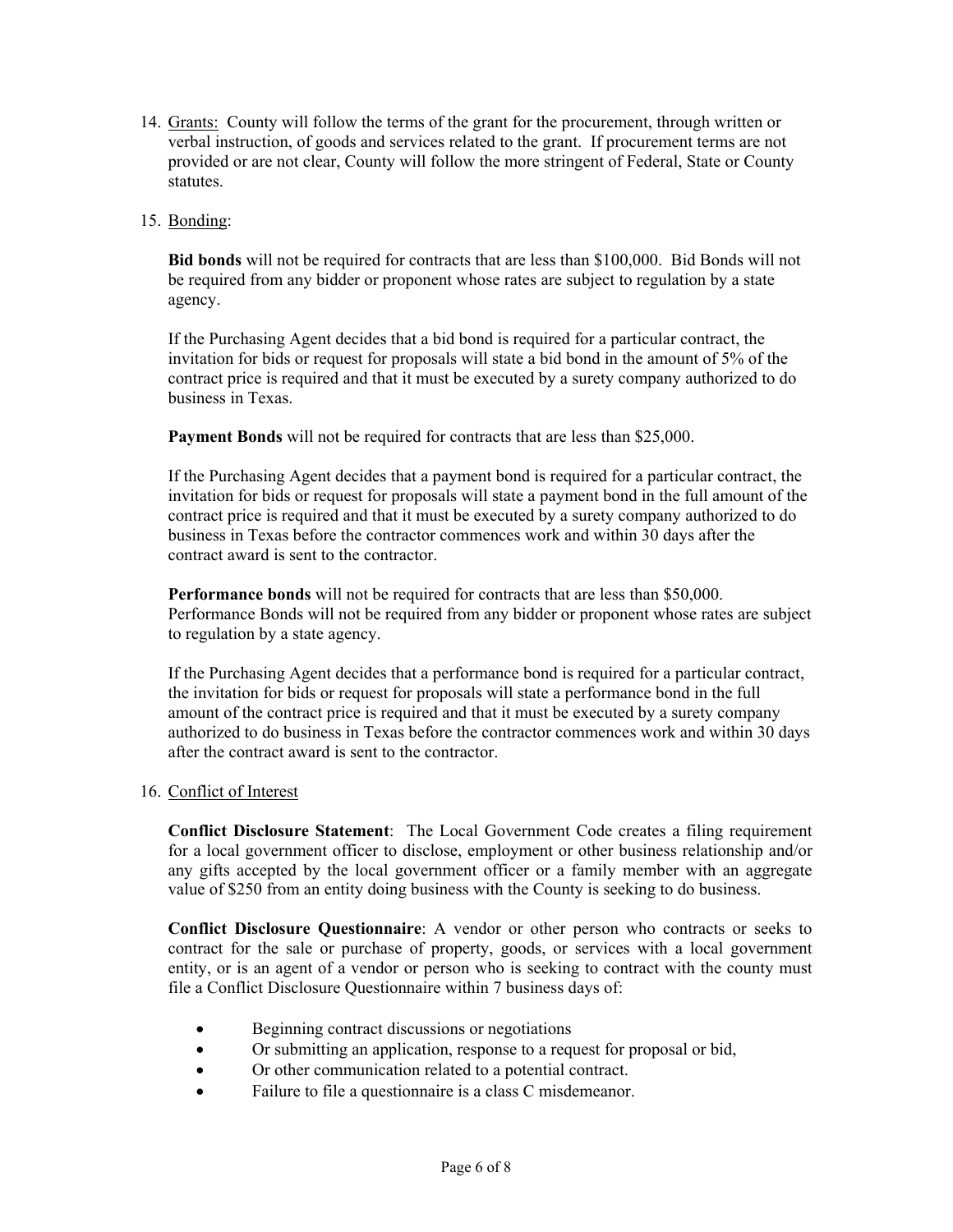# 17. Suspension and Debarrment

Vendor will be asked if they have been Suspended or Debarred in any procurement procedure issued from the Purchasing Office. McLennan County Purchasing will check the Excluded Parties List at https://comptroller.texas.gov/purchasing/programs/vendor-performancetracking/debarred-vendors.php before recommending the award for any procurement procedure to the Commissioners Court.

# 18. Code of Ethics

McLennan County Purchasing personnel subscribe to and support high level of ethical and moral conduct. Acceptance of gifts or gratuities of any kind is prohibited by governmental purchasing ethics as well as State and Federal statutes. County officials and employees are strictly prohibited from accepting or soliciting money, property, service, or other items of value by way of gift, favor, loan, or otherwise, which employee or official knows, or should know, is being offered or given in the process of:

- Requesting goods or services
- Receiving or accepting goods or services
- Influencing the discharge of official duties
- Purchasing, approving, or awarding of contracts
- Processing invoices, payments, or other correspondence

Excluded from this prohibition shall be routine items of inconsequential value, normally offered by vendors to the general public, or meals offered on an infrequent basis.

Nothing in this policy shall prohibit any McLennan County official or employee from accepting anything of value by way of gift or loan when such gift or loan is not prohibited by statue, and is accepted on behalf of McLennan County.

# 19. Sale of County Property

After approval of sale by the Commissioners Court, the Purchasing Agent will dispose of surplus property by selling it to the highest bidder at either auction or sealed bid. Proceeds from the sale shall be deposited into the General Fund or into the fund that the original purchase was made from.

Personal Use of Purchase Orders Prohibited: County employees shall not purchase supplies, materials or equipment of any kind through the County of McLennan for personal use.